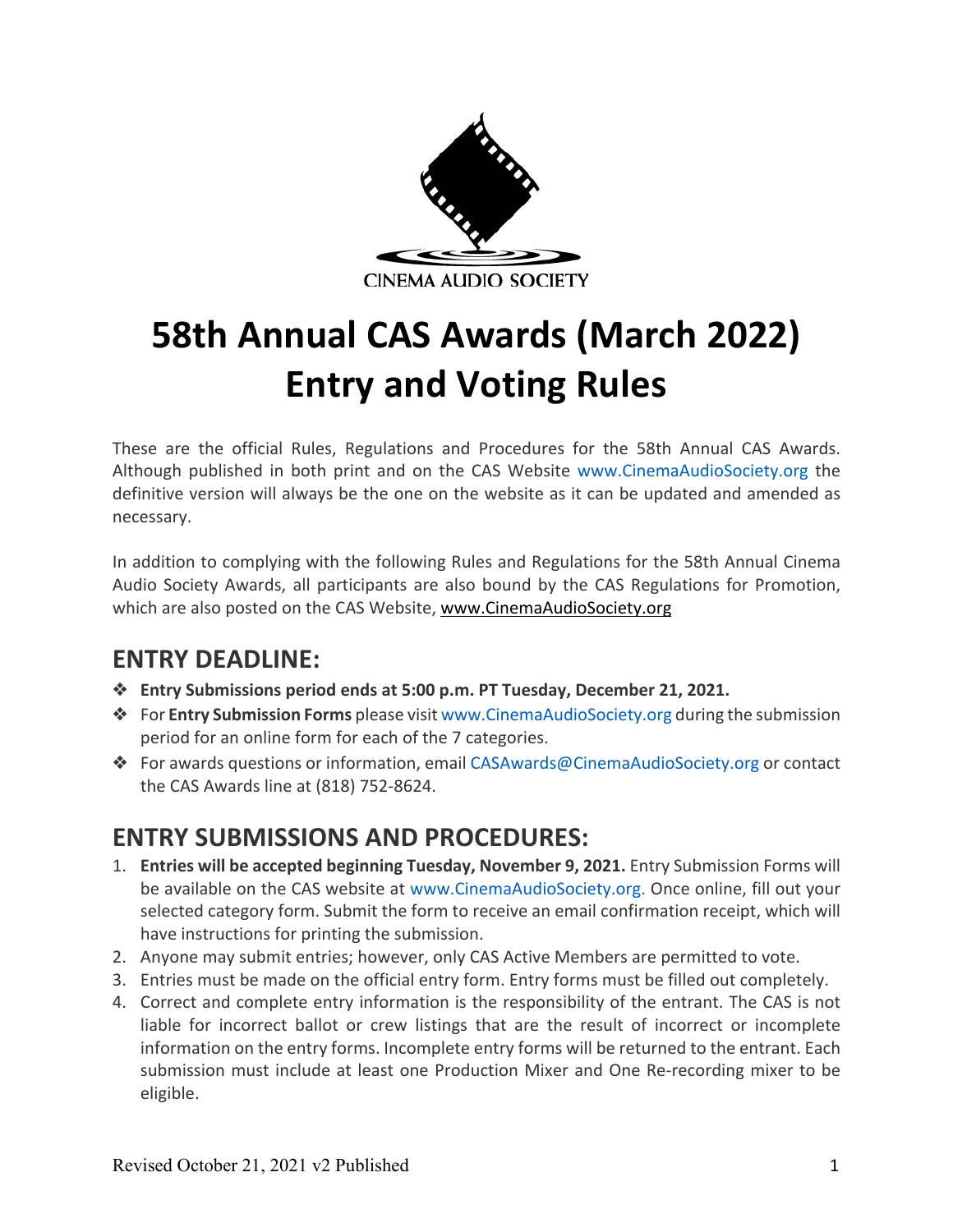- 5. If an entry is submitted in the wrong category or with erroneous information by the entrant, and the error is not discovered until the ballot reaches the voters, it will be disqualified. If the CAS makes an error in the categorization of an entry or provides erroneous information on a ballot, a correction notification will be issued.
- 6. Final approval of category placement and eligibility shall be determined by the CAS Awards Review Committee.
- 7. Ineligible entries may be disqualified at any stage of the competition.
- 8. Entrants will receive confirmation of their entries via e-mail.
- 9. **Entry Submissions must be received by 5:00 p.m. PT Tuesday, December 21, 2021.**

# **ELIGIBILITY**

If there are 5 or fewer qualifying works submitted in any category, no award will be given in that category for the current year. The exception to this would be if there are fewer than 5 animated feature films submitted in a year. In that case, there would be only one Motion Picture category which would encompass both live-action and animated films.

#### **To be eligible, Motion Pictures: Live Action and Animated:**

- must have had their initial release between March 1, 2021 and December 31, 2021.
- must be over 40 minutes in length.
- must have had at least a seven-day run for paid admission in a commercial theater in Los Angeles County or the city of New York beginning by December 31,2021.
- must have their first public exhibition or distribution as a theatrical motion picture release.

A) Same day theatrical & streaming release would not disqualify a program from this category. Titles with streaming release prior to theatrical exhibition would be considered non-theatrical.

B) 10 minutes or 10 percent of the running time of a film is allowed to be shown in a non-theatrical medium prior to the film's theatrical release.

Motion pictures from all countries are eligible as long as they satisfy the requirements of all the other applicable rules.

#### **To be eligible, Motion Picture: Documentaries:**

- must have had their initial release between March 1, 2021 and December 31, 2021.
- must be over 40 minutes in length.
- must have had at least a seven-day run for paid admission in a commercial theater in Los Angeles County or the city of New York beginning by December 31,2021.
- must be an individual work.
- must have their first public exhibition or distribution as a theatrical motion picture release.

A) Same day theatrical & streaming release would not disqualify a program from this category. Titles with streaming release prior to theatrical exhibition would be considered non-theatrical.

B) 10 minutes or 10 percent of the running time of a film is allowed to be shown in a non-theatrical medium prior to the film's theatrical release.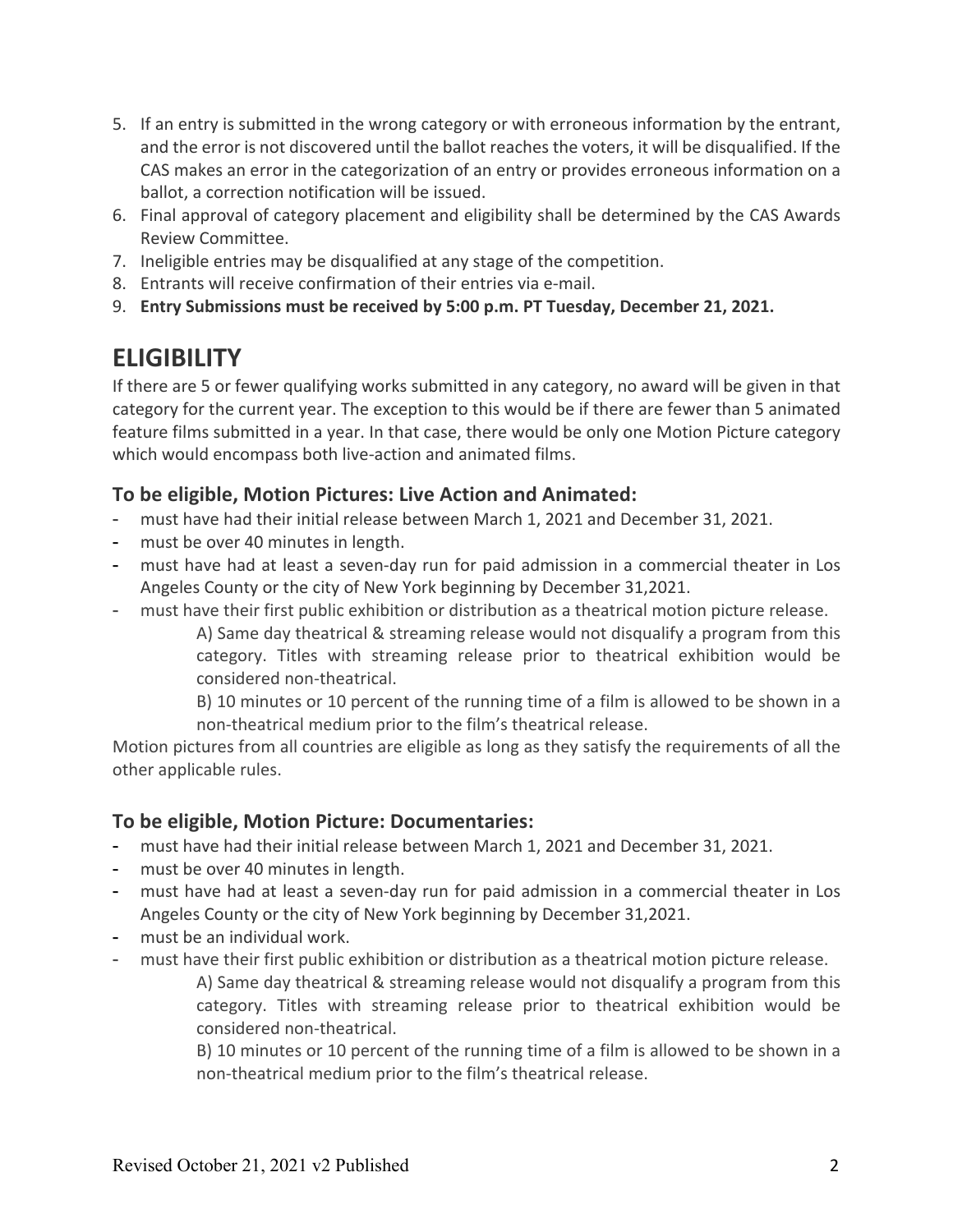Motion pictures from all countries are eligible as long as they satisfy the requirements of all the other applicable rules.

#### **Ineligible are:**

- Multi-part or limited series
- Episodes extracted from a larger series
- Segments taken from a "composite" program
- Alternate versions of ineligible works
- Mixes derived from commercially available versions of a production

Once a film is submitted in the **Motion Picture: Documentary** category it may not be entered into the **Television Non-Fiction, Variety or Music – Series or Specials** category.

#### **To be eligible, Television Programs:**

must have had their initial broadcast in the United States between January 1, 2021 and December 31, 2021.

All dates and times for qualification are Pacific Time.

# **CATEGORY DEFINITIONS & ELIGIBILITY**

- 1. **Motion Pictures: Live Action**  for a theatrically released fictional feature-length live action motion picture.
- 2. **Motion Pictures: Animated**  for a theatrically released feature-length animated motion picture in which no less than 75 percent of the picture's running time is animated. An animated film is defined as a motion picture in which movement and characters' performances are created using a frame-by-frame technique. Animating techniques include but are not limited to hand-drawn animation, computer animation, stop-motion, clay animation, pixilation, cutout animation, pinscreen, camera multiple pass imagery, kaleidoscopic effects created frame-by-frame, and drawing on the film frame itself. A narrative animated film must have a significant number of the major characters animated.
- 3. **Motion Pictures: Documentary**  for a theatrically released feature-length live action documentary.
- 4. **Program lengths for Series** Half-hour series episodes have an episode running time of **21 minutes to 40 minutes**
- Hour-long series have an episode running time of **41 minutes to 75 minutes** 5. **Non-Theatrical Motion Pictures or Limited Series** – for a single episode of a Limited Series or for a Non-Theatrical Motion Picture. Serial Short-Form content: Series whose episodes are 15 minutes or less in length may submit (all episodes as a complete show) in the "Non-
- Theatrical Motion Pictures or Limited Series" category as a Non-Theatrical Motion Picture.
- 6. **Television Series: 1 Hour**  for a single episode of a regular series.
- 7. **Television Series: 1/2 Hour** for a single episode of a regular series.
- 8. **Television Non-Fiction, Variety or Music – Series or Specials**  for a single episode of a nonfiction, variety or music series or for a non-fiction, variety or music special.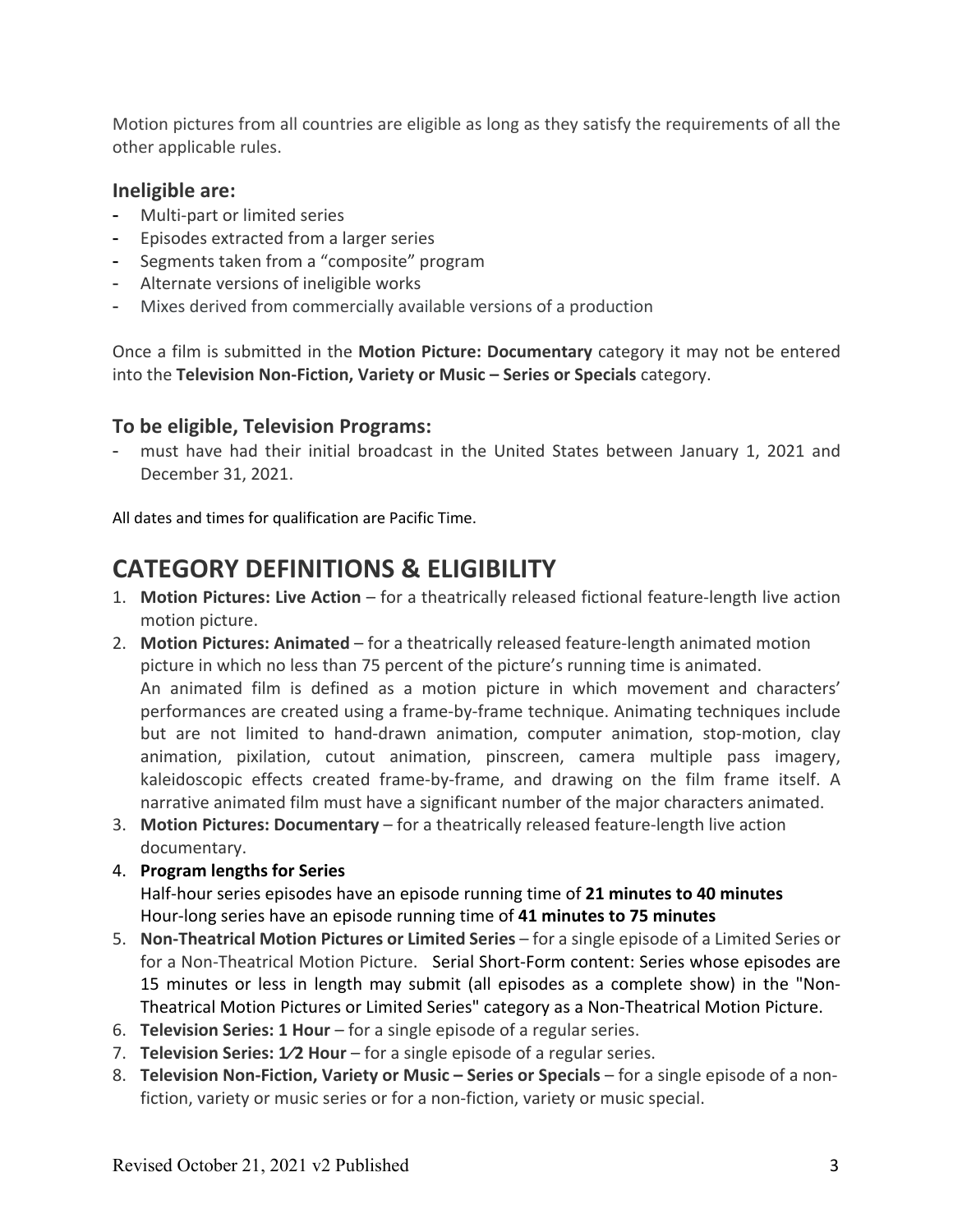- 9. Each entry is eligible in only 1 category. The CAS Awards Review Committee shall determine final approval of category placement and eligibility.
- 10. A film or program that had eligibility in a prior awards year cannot be re-introduced into eligibility in the current awards year, even though it may have been modified with new footage.

## **SPECIAL RULES FOR TELEVISION CATEGORIES**

- 1. A Non-Theatrical Motion Picture shall be defined as an original program, which tells a story with a beginning, middle and end and is broadcast in one part.
- 2. A Limited Series shall be defined as a program that tells a complete, non-recurring story with no ongoing storyline or continuing main characters in previous or subsequent seasons. A Limited Series must have 2 or more episodes and a total running time of at least 4 broadcast hours or 150 program minutes. Limited Series entries must indicate which part is being entered, as each part of the Limited Series will count as a separate entry.
- 3. A Series shall be defined as multiple episodes with an ongoing theme, storyline and characters presented under the same title. A series must have 6 or more episodes.
- 4. Extended length episodes of Television Series, including but not limited to Pilots and Special Episodes, may only be entered in a series category and may not be entered as Non-Theatrical Motion Pictures, Limited Series or Specials. The length of a submitted episode may exceed, by as much as double, the standard running time of the series episodes. If the Pilot or Special Episode airs in multiple parts, not in succession, each part should be entered as an individual submission. If the parts air consecutively, on the same night, the episode may be entered in its entirety as one entry (as long as it does not cumulatively exceed twice the standard running time of the series episodes), or each part may be entered separately.
- 5. Clip Shows, Year-Enders, Best-Ofs and Anniversary Specials must be entered as specials.
- 6. If a program consists of more than one segment, the entrant must submit the entire program. Only the mixers who contributed significantly to the majority of the entire submission shall be eligible for nomination.
- 7. Telethons aired for the purpose of raising money for political parties are ineligible.
- 8. Hanging episodes for series/limited series eligibility: To qualify for eligibility in the current eligibility year, the series/limited series must have premiered by the end of the eligibility year (December 31, 2021). If the series/limited series has one or more episodes that falls into the subsequent eligibility year, those episodes must be broadcast or posted on an accessible platform for CAS membership viewing by January  $5'$  2022 (the last day before nominations round voting begins) to gain eligibility for the current eligibility year. If those episodes are not able to be broadcast/posted by January 5, then the complete series/limited series will be eligible in the subsequent eligibility year.

### **MIXER QUALIFICATIONS & ELIGIBILITY**

A maximum of 7 mixers shall be eligible for each nominated film or program in **ALL** categories. These 7 mixers shall consist of one Production Mixer, a maximum of three Re-recording Mixers,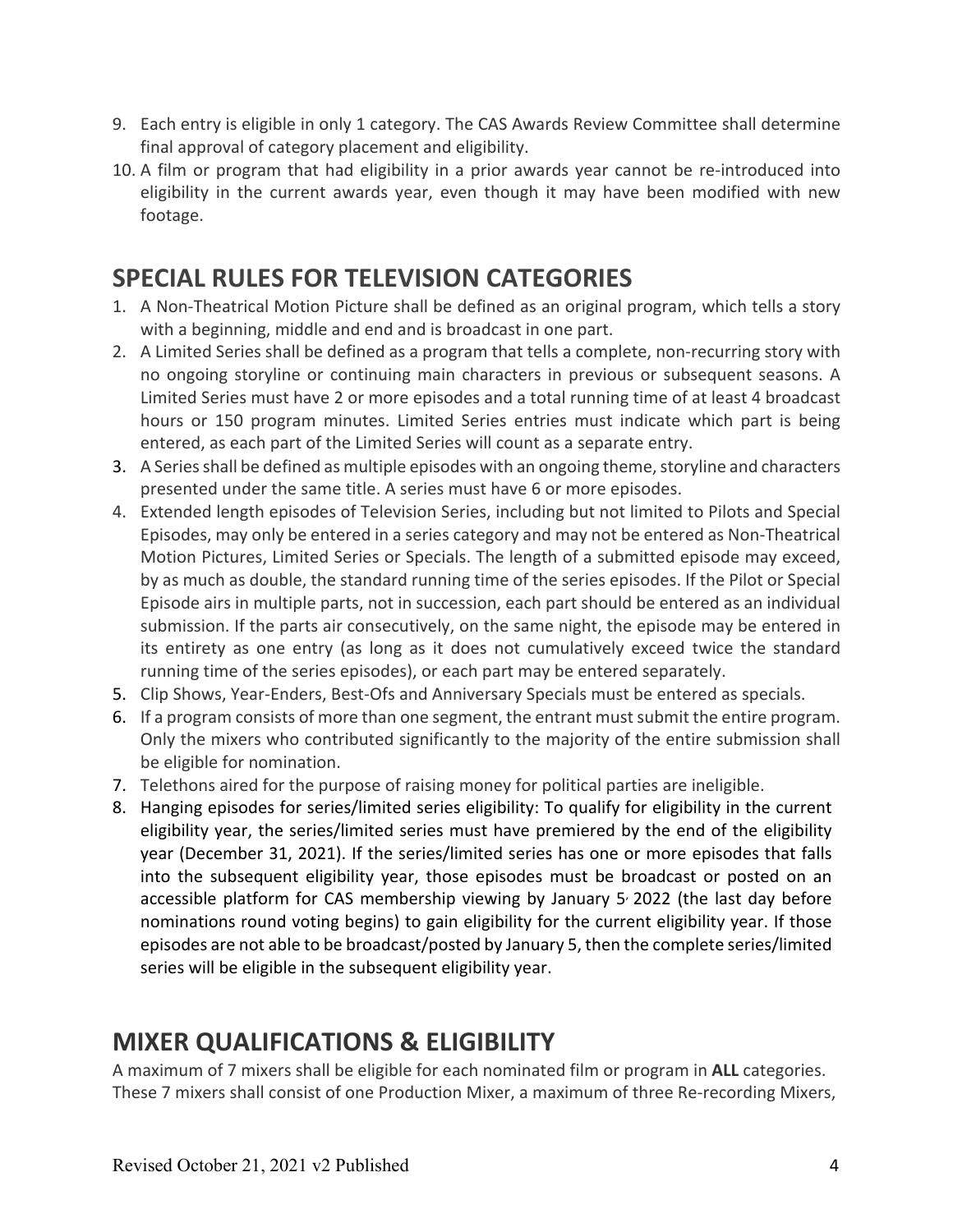one Scoring Mixer, one ADR Mixer, and one Foley Mixer. With the exception of Motion Pictures: Animated where the 7 mixers shall consist of two Original Dialogue/ADR Mixers, a maximum of three Re-recording Mixers, one Scoring Mixer, and one Foley Mixer.

A submission may request additional mixers in any discipline for a maximum of 7 recipients.

- An eligible **Production Mixer** on a film or program must have recorded the majority of the production sound for that film or program, regardless of the percentage of that recording remaining in the final sound mix.
- An eligible **Original Dialogue Mixer** on a film or program must have recorded the majority of the dialogue for that film or program.
- An eligible **Re-recording Mixer** on a film or program must have been on the mixing console on the final sound mix and must have contributed substantially to the final mix.
- An eligible **Scoring Mixer** must have mixed the majority of the musical score for that film or program.
- An eligible **ADR Mixer** must have mixed the majority of the ADR for that film or program.
- An eligible **Foley Mixer** must have mixed the majority of the Foley for that film or program.

Eligibility for all nominations and awards shall be determined by screen credits or as certified to the CAS by the producing companies, but final credit determination and nomination eligibility in any event shall be made by the CAS. Producers or others may not alter an individual's screen credit in order to qualify the individual for Award eligibility. The CAS reserves the right to make its own determination of credit for purposes of award consideration. In the event of any credit dispute, the nomination eligibility for the CAS Awards shall be determined by the CAS Awards Review Committee, whose decision will be final. Additionally, the CAS reserves the right to declare any film or program in dispute as ineligible or alternatively to list credits as being in controversy and withhold any award until the dispute is resolved.

# **NOMINATION – VOTING & PROCEDURES**

- **1. Nomination Ballots will be available for online voting to all CAS Active Members on Thursday, January 6, 2022.**
- **2.** Voting on all CAS Awards Ballots will be restricted to CAS Active Members in good standing on December 01, 2021.
- **3.** All eligible films or programs in each category will be listed online in the Entry Submissions list along with the Nominations Ballot. The Entry Submissions lists shall include a film or program's title, a brief synopsis of the story to help identify it for the voters (if provided by entrant), and the airdate for television programs (and the episode or part number if applicable). This list will not include the names of the mixers for any film or program.
- **4.** From the compiled list of entries, CAS Active Members will be allowed to vote for five entries in each category, which they will list in order of preference. This is a weighted ballot. A numerical value will be assigned to each of the chosen entries, according to their order of preference as listed on the ballot, and the five entries with the highest numerical values will become the final nominees. In the event of a tie for 5th place in any category, there may be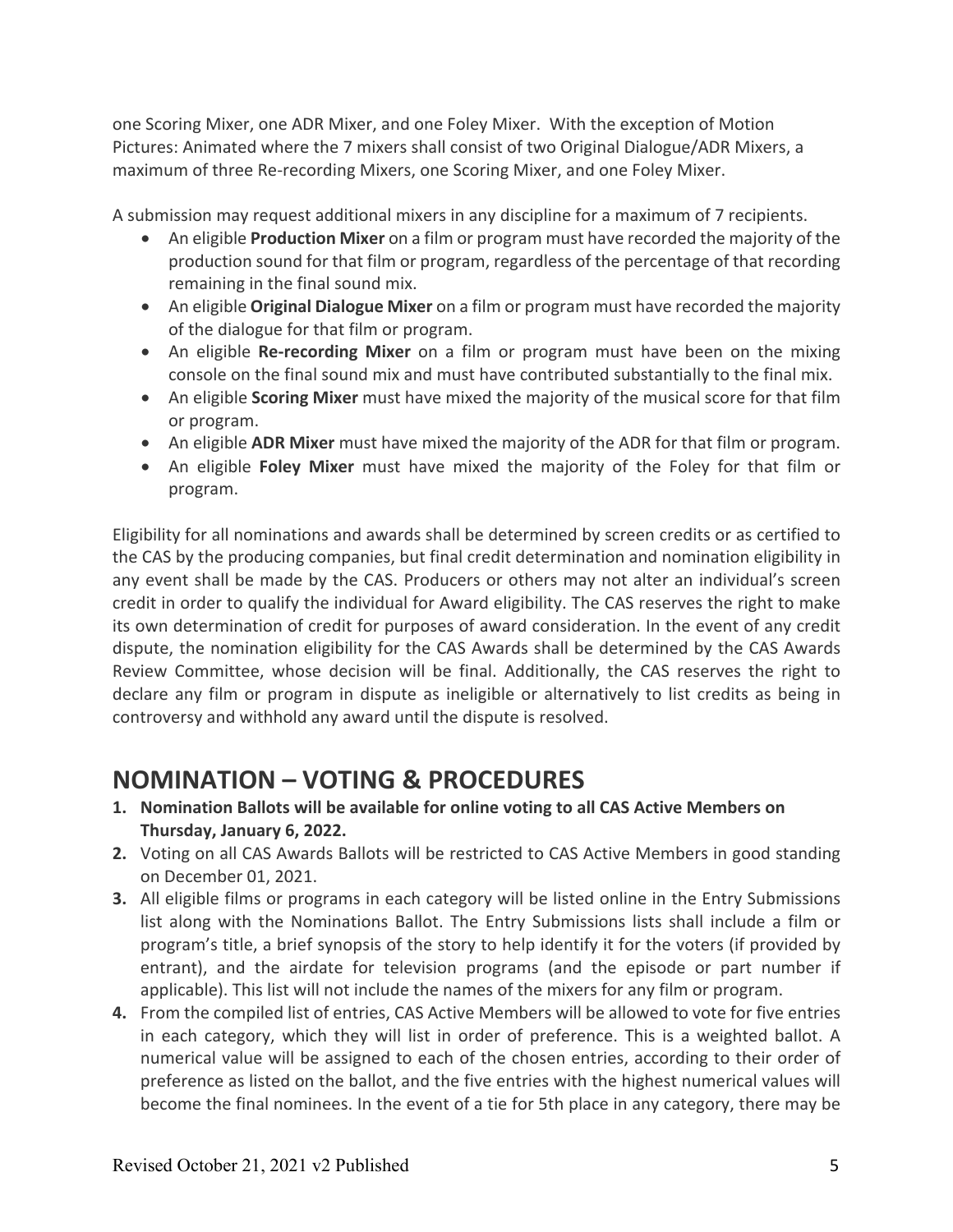more than five nominees in that category. No one entry may be listed on the ballot more than once. If an entry is listed more than once, the entire ballot will be disqualified.

- **5.** No write-in votes on the Nominations Ballot will be permitted.
- **6. First round Nomination Ballot Voting will end at 5:00 p.m. PT Tuesday January 18, 2022.**  Ballots will be received and tabulated by an independent online voting company.
- **7. Final Nominees in each category will be announced Tuesday, January 25, 2022.**
- **8.** Nomination Certificates will be given to all nominated mixing crews in each category.
- **9.** In the event that the CAS declares a nominated film or show ineligible, it shall not be replaced, and the category will remain with one fewer nominee.
- **10.** Nominated achievements may be withdrawn from nomination only by agreement of all members of the nominated crew. Individual nominees on a crew may withdraw themselves, but the film or program's nomination will stand as long as one crew member remains. If all members of the nominated crew agree to withdraw the nominated achievement, the entry will be declared ineligible, and Rule #9 will apply.
- **11.** A petition for additional mixers to be included as part of a nominated crew shall be allowed if submitted to the CAS office in writing within **10 calendar days** of the announcement of the nominations. After this time, no appeals or petitions for additional mixers may be made. No petition for additional mixers will be considered if the seven available award places are already allocated. Additional mixers must have contributed significantly to the film or program, and an explanation stating the case for the inclusion of the additional mixer(s) must be included as part of the petition. The petition must also contain contact information, phone numbers and email addresses for the entrant and any other individuals who will be able to supply additional information as may be needed by the CAS Awards Review Committee. Decisions regarding any and all appeals and petitions will be made by the CAS Awards Review Committee whose decisions will be final.
- **12.** Each of the final 5 nominees in each category must submit a clip as well as audio of the film or program's theme music no later than 15 days following the announcement of the nominations. Contact information **MUST** be supplied on the submission form. Forms without this information will be considered incomplete.
- **13.** Each nominee agrees that any film, tape, recording or supplemental printed material that is furnished to the CAS in connection with an entry may be retained by the CAS for file reference purposes. In submitting a film or program for CAS Awards consideration, the entrants are deemed to have conveyed to the CAS the right to choose excerpts from the film or program, at the CAS's discretion, for incorporation into the CAS Awards presentation. Clips from any such recording or supplemental printed material may be used on or in connection with the presentation or exhibition of the CAS Awards, including but not limited to internet exhibition in connection with promotional activities; use of such clips and material shall be subject to the clearance of any other parties that may be required.